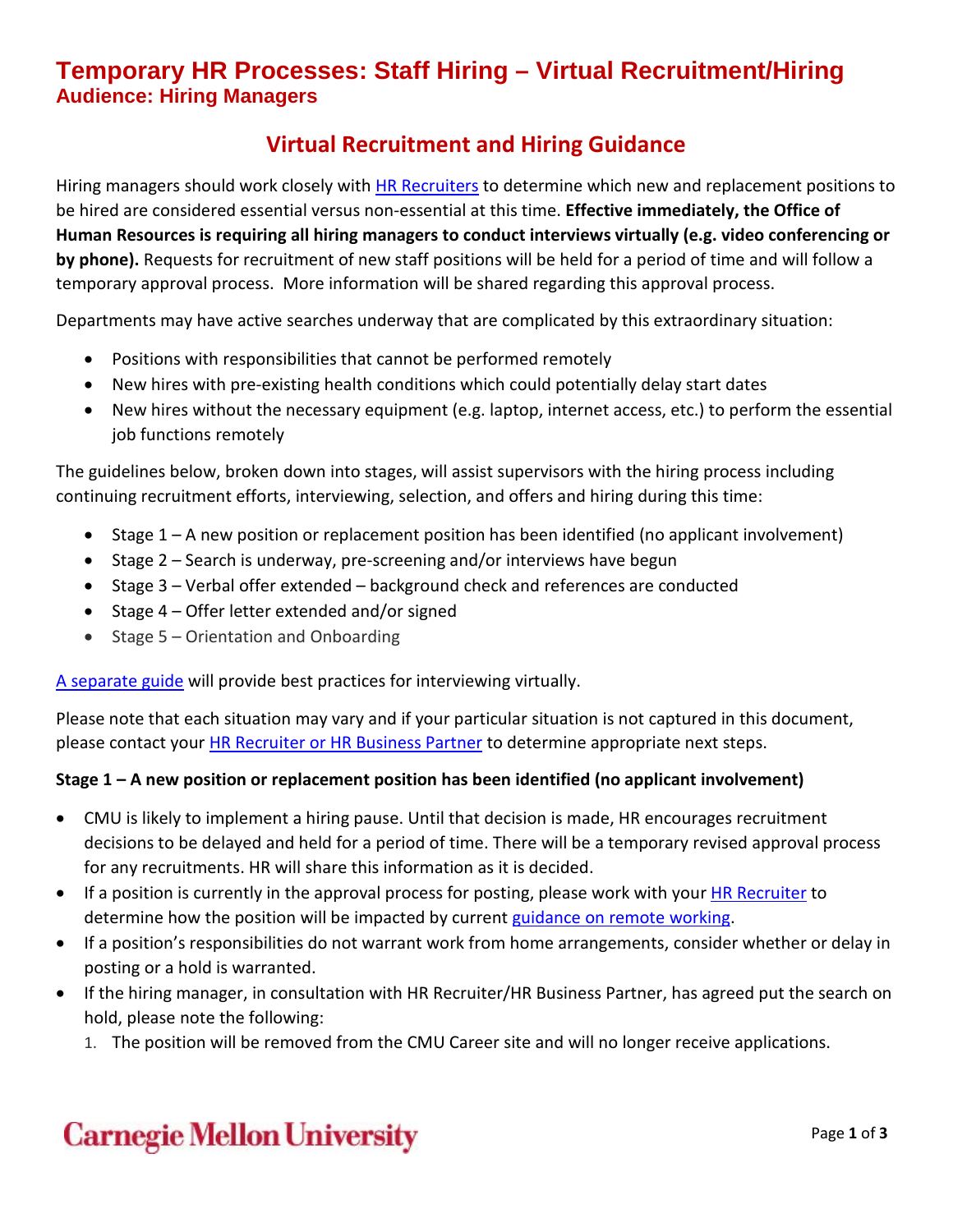### **Temporary HR Processes: Staff Hiring – Virtual Recruitment/Hiring Audience: Hiring Managers**

- 2. HR Recruiter will communicate to any current applicants, if position was already posted. Once the search is reopened, all applicants will receive a notification to this effect. Those who wish to withdraw their application will have the ability to do so. All other applications will remain active.
- 3. Your [HR Recruiter](https://www.cmu.edu/hr/resources/hr-partners/hr-services/hr-managers.html) will work with the hiring manager to determine an agreed upon date to continue with recruitment efforts. Once the hiring manager is ready to re-post the position, the HR Recruiter will be able to re-post right away since approvals were already completed.

#### **Stage 2 – Search is underway, pre-screening and/or interviews have begun**

- Consult with your [HR Recruiter or HR](https://www.cmu.edu/hr/resources/hr-partners/hr-services/hr-managers.html) Business Partner to determine appropriate best steps and determine how the position will be impacted by current [guidance on remote working.](https://www.cmu.edu/computing/support/remote.html)
- In determining whether or not to proceed with a search, Hiring Managers should consider plans for interviewing, training, onboarding, and a new hire's access to necessary equipment to appropriately perform the duties of the position if working remotely.
- As noted, the **Office of Human Resources is requiring interviews to be conducted virtually via video conferencing or phone interviews.** In person interviews are prohibited. If you have already begun interviews, please work with your HR Recruiter directly to determine the next steps.
- **If the hiring manager decides to continue with the interviewing process,** your HR Recruiter will provide recruitment support during the search. We encourage all hiring managers to review our OHR Staff Hiring [Guidelines](https://www.cmu.edu/hr/assets/recruiting/restrict/guidelines-hiring-staff.pdf) and our guidance on virtual interviews.
- **If the hiring manager decides to cancel interviews or the search process,** please work with your HR Recruiter to ensure candidate communication is conducted and also discuss future recruitment planning needs.

#### **Stage 3 – Verbal offer extended – background check and references are conducted**

- Background checks and references will continue to be processed during this time. Your HR Recruiter and the compliance team will be actively conducting background checks and references.
- **If a start date for the new hire has not been discussed, and the selected candidate has not resigned from their current position,** it may be worth considering delaying a start date. Your HR Recruiter can assist with this conversation with the new employee.
- **If a verbal offer has been made and a start date has been discussed or determined, and if the new hire has given notice to their current employer,** please work closely with your HR Recruiter to navigate through this situation. The HR Recruiter will work with the HR Business Partner closely because delaying of start dates when a new hire has already given a notice, can cause both financial and benefits hardships.

#### **Stage 4 – Offer letter extended and/or signed**

• If an offer letter has been sent/signed we **cannot** change or delay start dates due to the potential impact of financial or benefits hardships.

# **Carnegie Mellon University**